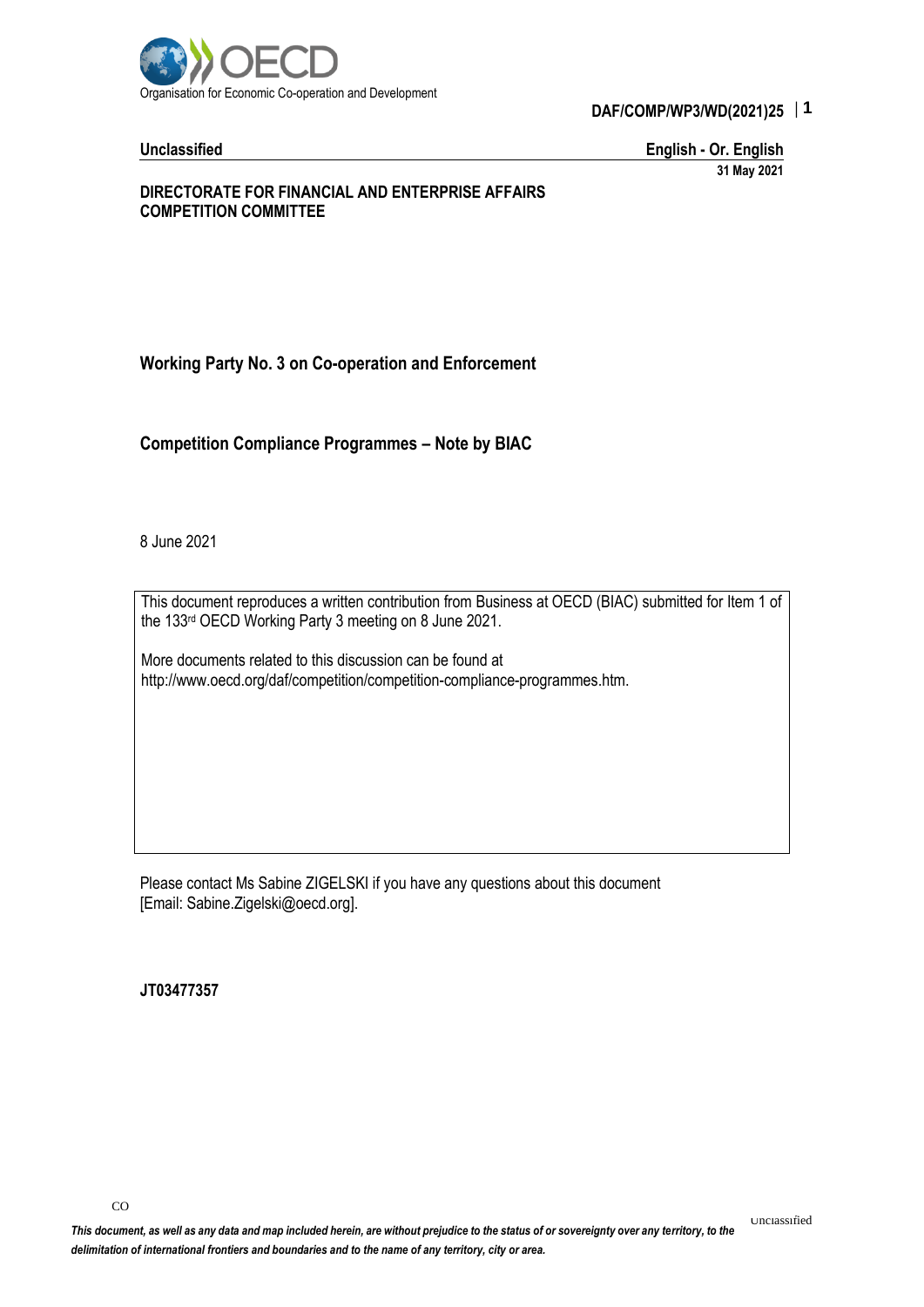# *Business at OECD (BIAC)*

1. *Business at OECD* (BIAC) appreciates the opportunity to submit these comments to the OECD in connection with the OECD's Roundtable on competition compliance programmes.

## **1. Introduction**

2. Competition compliance programmes have been discussed by the OECD Competition Committee in the past. BIAC presented a comprehensive analysis of the subject for the June 2011 roundtable.<sup>1</sup> This submission builds on the points made in that document.

3. While the remarks made then are still valid, the present discussion is most timely, as the world has moved on significantly in the intervening period since the last roundtable on this topic. Over the past decade, compliance programmes have become more sophisticated and costly. They have had to evolve to cater for the proliferation of compliance requirements in other areas (anti-bribery and corruption, as well as trade, tax evasion, data protection and privacy compliance requirements, to name but a few), in addition to the often-heightened expectations of compliance programmes that come in their wake. Increasingly, antitrust authorities have introduced guidance for compliance programmes as well as policies that recognise robust corporate compliance programmes in calculating the fine or even at the charging stage.<sup>2</sup> BIAC is keen to ensure that we collectively continue to build on that momentum.

4. Section II of this paper considers the shared objectives of the antitrust community, encompassing both enforcers and business, to promote robust corporate compliance programmes. Sections III to VI then articulate four key ways in which antitrust agencies, and others, can assist with compliance efforts, by creating a climate that supports antitrust compliance programmes, before some concluding remarks in section VII.

## **2. A Common Cause**

5. As former EU Commissioner Joaquín Almunia correctly observed once, the purpose of antitrust enforcement is not, in and of itself, to impose high fines and other penalties. Rather, the ultimate policy goal of antitrust enforcement is to have no need to impose penalties at all.<sup>3</sup> Thus, the focus of antitrust enforcement agencies should focus

<sup>&</sup>lt;sup>1</sup> *See* OECD, Promoting Compliance with Competition Law—Note by BIAC, DAF/COMP(2011)20, 243-249 (Aug. 30, 2012), *available at* [https://www.oecd.org/daf/competition/Promotingcompliancewithcompetitionlaw2011.pdf.](https://www.oecd.org/daf/competition/Promotingcompliancewithcompetitionlaw2011.pdf)

<sup>2</sup> *See* U.S. Dep't of Justice, Crim, Div., Evaluation of Corporate Compliance Programs (June 2020), *available at* <https://www.justice.gov/criminal-fraud/page/file/937501/download> [hereinafter DOJ Crim. Div. Guidelines].

<sup>3</sup> *See* Joaquín Almunia, Compliance and Competition Policy, Address Before the BusinessEurope & US Chamber of Commerce Competition Conference (Oct. 25, 2010), *available at* https://europa.eu/rapid/press-release SPEECH-10-586 en.htm.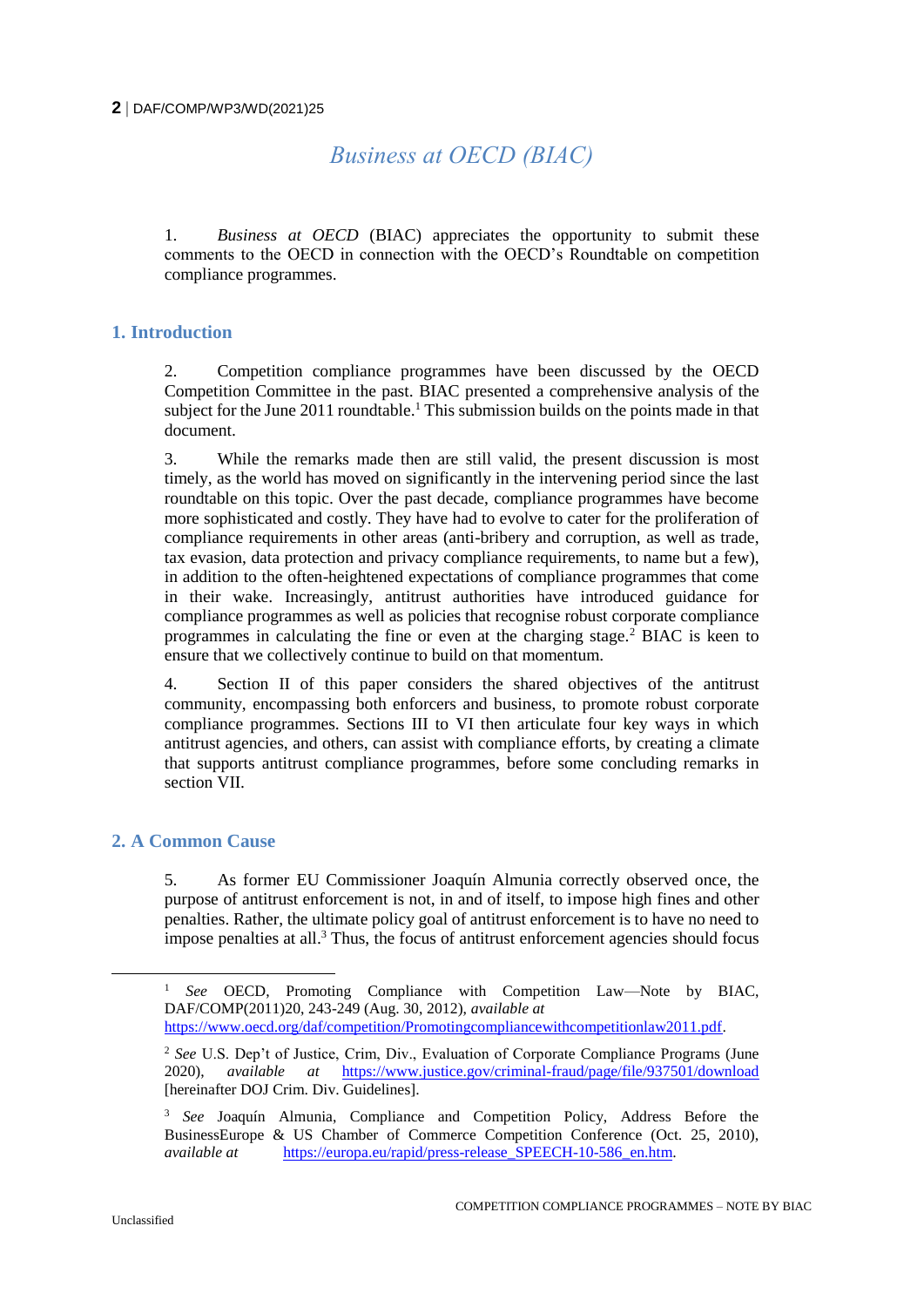on the key questions: "How can antitrust violations be prevented most effectively? How can companies be encouraged and incentivised to comply?"

6. While monetary sanctions for violations, high costs of litigation and legal defence, and reputational damage due to a finding of infringement create a real incentive for genuine compliance efforts, most companies inherently want to conduct their businesses ethically, with integrity and in compliance with the law. For this reason, the main role of compliance programmes—both antitrust compliance and compliance in many other areas of law—is to instil a culture of doing business ethically and in compliance with all applicable laws. Compliance programmes empower management and employees within the company by enabling them to have a greater knowledge and understanding of the laws applying to them.

7. A second key role is to facilitate the early detection of misconduct (ideally even before the misconduct occurs) thus allowing for termination of such conduct and the prevention of the negative consequences associated with non-compliance both for the company and for the market as a whole. A well-designed antitrust compliance programme should enable a company to avoid violations or—in the unfortunate circumstance that a violation does occur—detect it swiftly and terminate it appropriately, with a leniency application where applicable.

8. The old adage "prevention is better than the cure" holds true in this regard. It is this very notion that binds the antitrust community together in a shared objective, a common cause. Competition authorities have every interest in promoting a climate where robust compliance is perceived, simply, as the right thing to do. Such a climate will allow for a multiplier effect, bearing in mind that the effects of a single company's compliance efforts are not necessarily or exclusively limited to its behaviour—as it interacts with other third parties, whether as customer, supplier, joint venture partner, fellow trade association member or in other multiple forms, the seeds of robust compliance are spread. The more efforts companies invest in robust compliance programmes, the more likely we are to see a compliance climate that benefits society as a whole.

9. Many of the remarks made in this paper arise out of discussions in multiple legal and business fora. One of these, the In-House Competition Lawyers Association (ICLA), whose membership comprises more than 450 members across Europe,<sup>4</sup> recently (in 2020) carried out a comprehensive survey of the activities of in-house lawyers in relation to compliance. We include a summary of the key results of the survey in an annex to this paper. Whilst only a snapshot, the survey results demonstrate a concerted effort by business to promote compliance (including focused recruitment into legal and compliance teams, particularly of antitrust specialists; senior management endorsement; tailored training; regular risk assessments and compliance audits), although clearly improvements can and should always be pursued.

10. While agency enforcement has an important role to play, experience shows that antitrust enforcement based on deterrence and punishment alone has not been successful in stamping out unacceptable anticompetitive behaviour. This is because no compliance programme, however well designed, maintained and enforced, can stop all possible infringements. Sometimes infringements of the law will occur. This is true beyond antitrust law—in every aspect of life. Unfortunately, even "good" people break the law—often unintentionally, especially in the area of antitrust law, which often requires

1

<sup>4</sup> *See* IN HOUSE COMPETITION LAWYERS' ASS'N, *available at* [www.inhousecompetitionlawyers.com.](http://www.inhousecompetitionlawyers.com/)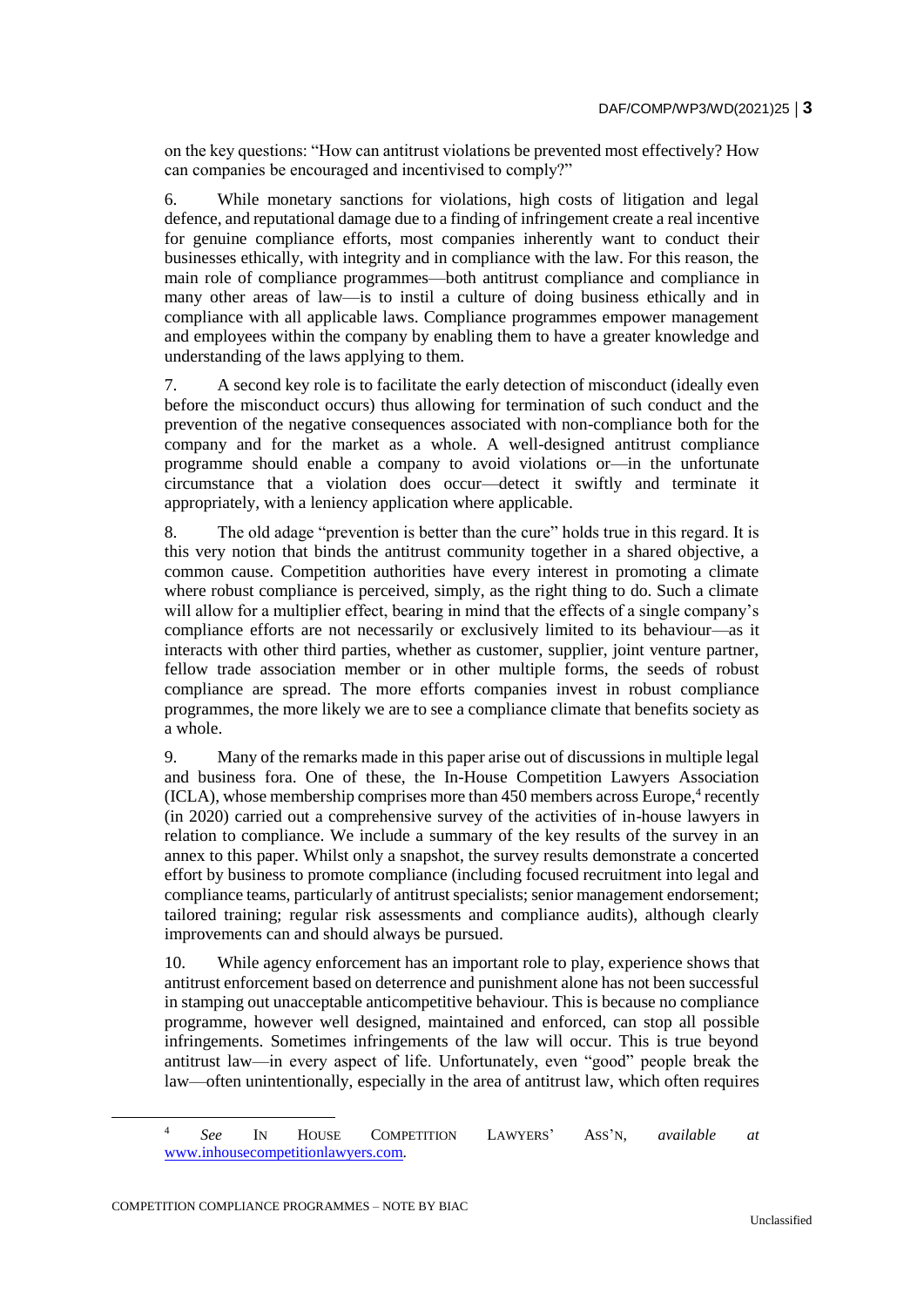specific expertise and careful nuance. However, despite the best, more robust and most sincere compliance programmes, there can be bad faith stakeholders who knowingly violate the law.

11. Can, and should, competition agencies—and others—do more to promote compliance, beyond brandishing the enforcement "stick?" BIAC believes this is definitely the case and invites competition authorities across the world to work with business in pursuit of that common cause, along four broad themes: (i) enhancing the standing of in-house lawyers; (ii) creating better incentives for compliance efforts; (iii) increasing agency compliance guidance and advocacy efforts; and (iv) improving legal certainty on substantive issues. We believe collaboration on these work streams with corporate compliance policy makers outside the competition arena would be helpful.

## **3. Enhancing the Standing of In-House Lawyers**

12. Whilst compliance culture is a matter for everyone within a business, with a clear "tone from the top," there can be little doubt of the essential role played by inhouse lawyers in any business organisation, including specialist antitrust experts who are, as noted, increasingly recruited into in-house roles. The role of in-house lawyers is to assist with an understanding of the law and to propagate compliance best practice. This is achieved by designing and implementing a compliance programme through guidelines, internal policies, training, and the spreading of awareness regarding competition law. They also update internal stakeholders on competition law and policy developments at home and abroad.

13. In-house legal teams therefore form the backbone of compliance efforts within organisations. In many ways, they are "allies" to competition enforcers. At the end of the day, their job is the same—to do their best to prevent antitrust violations.

14. In addition, in-house counsel address questions and requests raised by the business, reviewing business proposals, proactively counselling on competition implications, and ensuring that the business operates within the boundaries of the law. Their role is, amongst other things, to protect the company from antitrust risk—first and foremost they translate and explain complex legal concepts and principles in language that the business can understand. They are often the first—and only—port of call for the business when new initiatives, relationships or strategies are being considered. The higher costs of outside counsel, as compared to those of in-house counsel, lead companies to utilise them sparingly, if at all.

15. In-house counsel rely on having the trust and respect of the business, a "standing" that allows them to advise on the most complex and sensitive of matters whilst being perceived as the final voice on issues of compliance. This is severely undermined in those jurisdictions that do not recognise legal privilege for in-house counsel. For example, the European Courts in Luxembourg have stated that they do not consider in-house lawyers to be independent from their employers and—as a consequence—their advice cannot be privileged.

16. This position seriously hampers compliance efforts. In many ways, in-house counsel can—and do—regularly and promptly act to prevent or avert potential violations that external counsel (or agencies) may have no idea are about to take place. It also fosters a candid relationship between the in-house counsel and the business teams, which increases detection, prevention and mitigation. In other words, in-house counsel is best placed to "nip things in the bud." Denying legal privilege to in-house lawyers is an impediment to effective compliance programmes, given the primary role of in-house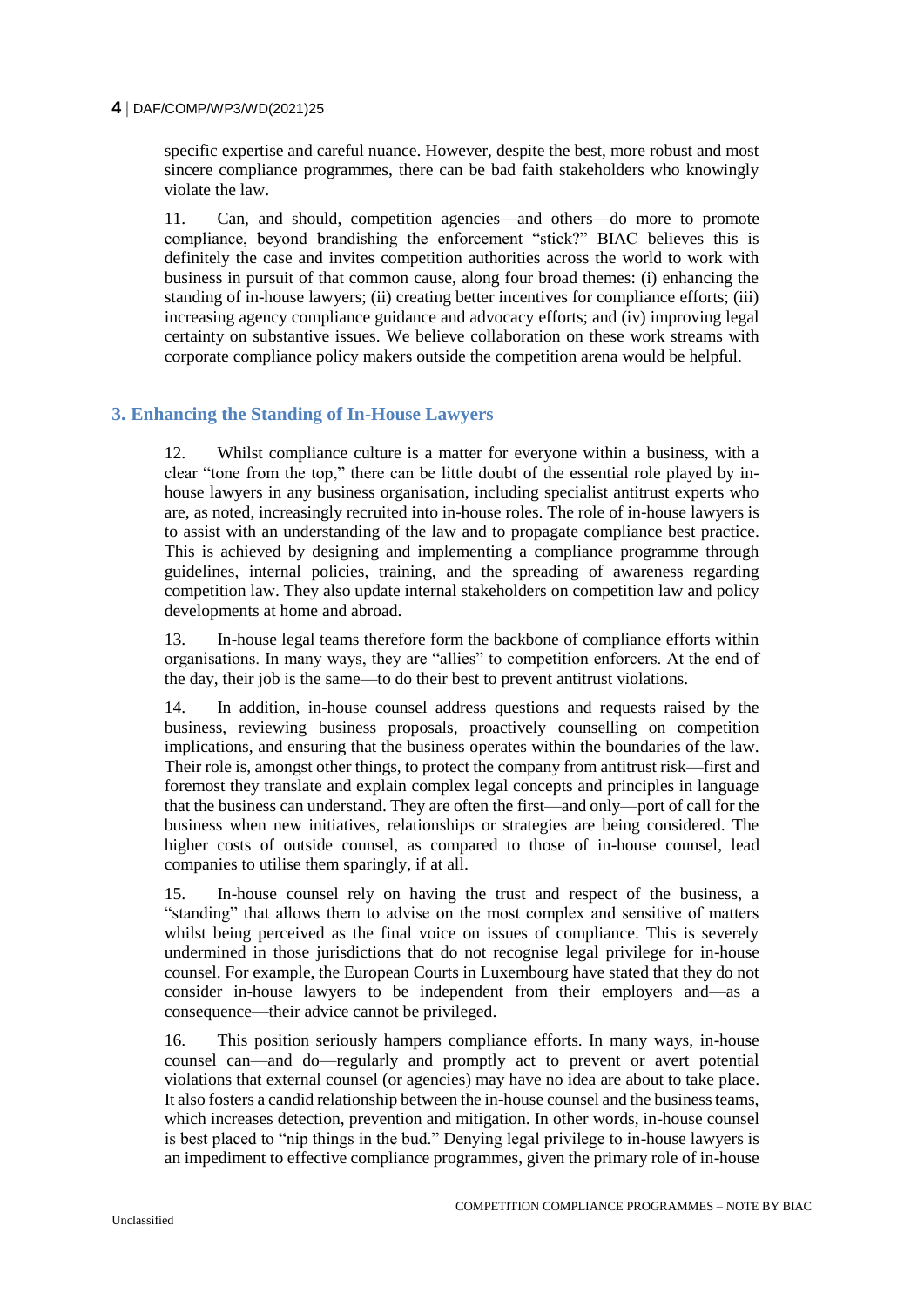lawyers in driving such programmes. Businesspeople need to be able to rely on their inhouse lawyers' advice, and they should not be discouraged from consulting internal lawyers; they also need to respect their views and not be encouraged to doubt or secondguess the advice internal lawyers provide.

17. BIAC strongly urges moves to enhance the standing of in-house counsel, including through recognition of the legally privileged status of their advice, as a central plank of improving compliance more widely.

## **4. Creating Better Incentives For Compliance Efforts**

18. BIAC notes, from experience, that building, implementing, maintaining and continuously improving an effective antitrust law compliance programme across any organisation, regardless of its size, is a costly and complex task. Hence, the effort required for such programmes should not be underestimated either by the companies or by the authorities.<sup>5</sup>

19. In an ideal world, companies' C-suite executives would all be antitrust lawyers with a good understanding of the importance of antitrust compliance. Regrettably, that is not the case in reality. As a result, in-house antitrust lawyers face great difficulties in convincing leadership to allocate adequate resources and headcount for antitrust compliance. This is especially the case where a company has never been caught in an antitrust violation, which makes it hard for leadership to fully appreciate the need to invest resources in antitrust compliance.

20. A key development in recent years has been the consideration of genuine and robust antitrust compliance programmes as a mitigating factor in the sanctioning and/or the charging stage after a violation has been uncovered. A growing number of jurisdictions now take the existence of a robust compliance programme into consideration when assessing violations.

21. In the U.S., the existence of a robust compliance programme (i.e., a program that detects, addresses and mitigates antitrust issues), as well as early cooperation with a cartel investigation, have long been associated with recommended reductions in penalties.<sup>6</sup> In 2019, the Department of Justice (DOJ) Antitrust Division announced a broader policy that takes antitrust compliance programmes into account already at the charging stage, i.e., in considering whether to file criminal antitrust charges against a company.<sup>7</sup> These guidelines are complimentary to a similar set of DOJ guidelines

<sup>&</sup>lt;sup>5</sup> This is before we factor in the next likely wave of revolutionary change in the compliance field—the fulsome and meaningful deployment of technology to assist with and enable compliance practices.

<sup>6</sup> *See* OECD, Promoting Compliance with Competition Law—Note by U.S., DAF/COMP(2011)20, 193-200, 199 (Aug. 30, 2012), *available at* [https://www.oecd.org/daf/competition/Promotingcompliancewithcompetitionlaw2011.pdf.](https://www.oecd.org/daf/competition/Promotingcompliancewithcompetitionlaw2011.pdf)

<sup>7</sup> *See* Press Release, U.S. Dep't of Justice, Antitrust Div., Antitrust Division Announces New Policy to Incentivize Corporate Compliance (July 11, 2019), *available at* [https://www.justice.gov/opa/pr/antitrust-division-announces-new-policy-incentivize-corporate](https://www.justice.gov/opa/pr/antitrust-division-announces-new-policy-incentivize-corporate-compliance)[compliance;](https://www.justice.gov/opa/pr/antitrust-division-announces-new-policy-incentivize-corporate-compliance) and U.S. Dep't of Justice, Antitrust Div., Evaluation of Corporate Compliance Programs in Criminal Antitrust Investigations (July 2019), *available at* [https://www.justice.gov/atr/page/file/1182001/download.](https://www.justice.gov/atr/page/file/1182001/download)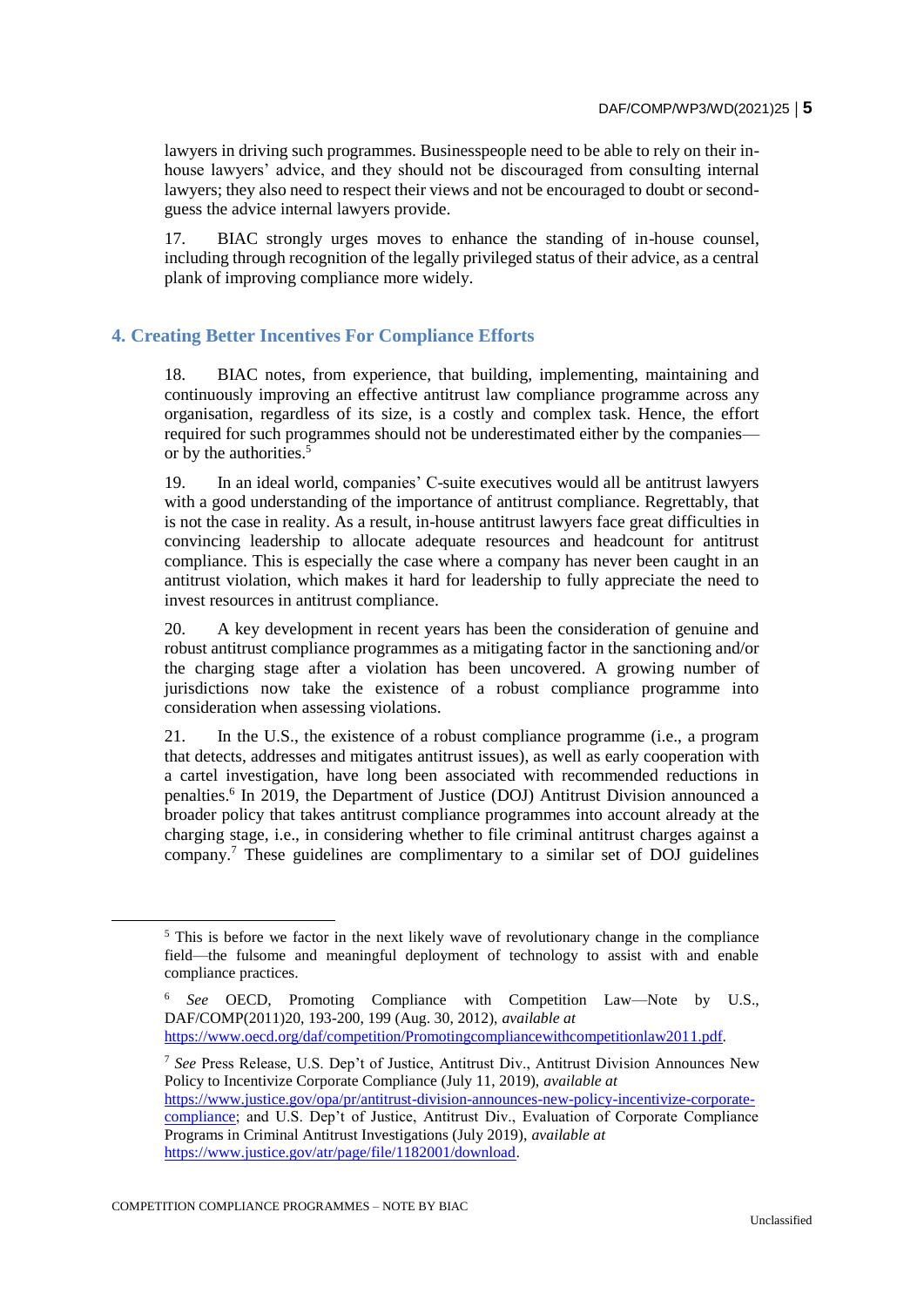relating more broadly to corporate compliance programmes.<sup>8</sup> The 2019 U.S. antitrust compliance guidelines are a welcome development and bring the Antitrust Division's practice more in line with the rest of the DOJ prosecutors and indeed closer to other antitrust agencies.<sup>9</sup>

22. An alternative, or complement, to "compliance credits," applied only after a violation has been detected, could be a system of tax credits that recognises investment in compliance programmes as a business expense, thus effectively lowering the cost to companies. We appreciate that this may pose a number of logistical challenges, but it could have a number of advantages, namely: (i) it could be more "holistic," encouraging compliance initiatives across areas beyond simply antitrust; (ii) it could help SMEs, which may be particularly challenged in terms of resources, by setting a ceiling or cap on the credit, so that they benefit more than larger companies; and (iii) the tax benefit could be denied to/recouped from companies that have been found to have infringed the law, thus eliminating the benefit for companies whose compliance programmes have supposedly "failed."

23. BIAC believes credit for compliance programmes, both before or after a violation has been detected, is also beneficial in non-criminal antitrust violations (such as in civil or administrative enforcement regimes). In fact, one may argue that it would be even easier to give credit to compliance programmes in such regimes because there could be no question of such credit interfering with prosecutorial discretion or the powers of criminal courts.

24. Such credit follows the example of the anti-bribery and anti-corruption enforcement agencies.<sup>10</sup> It is clear that incentivising genuine compliance efforts results in more investment in compliance, and therefore greater efforts towards compliance. In the ICLA survey mentioned above, a majority of respondents (69%) did not expect their

<sup>8</sup> *See* DOJ Crim. Div. Guidelines, *supra* note 2.

<sup>9</sup> *See, e.g.*, Competition Bureau Canada, Bulletin: Corporate Compliance Programs (June 2015), *available at* <https://www.competitionbureau.gc.ca/eic/site/cb-bc.nsf/eng/03927.html> [hereinafter Canadian Compliance Guide]; Italian Competition Auth., Guidelines on Antitrust Compliance, *available at* https://en.agcm.it/dotcmsdoc/guidelines-Compliance, *available at* [https://en.agcm.it/dotcmsdoc/guidelines](https://en.agcm.it/dotcmsdoc/guidelines-compliance/guidelines_compliance.pdf)[compliance/guidelines\\_compliance.pdf;](https://en.agcm.it/dotcmsdoc/guidelines-compliance/guidelines_compliance.pdf) Comisión Nacional de los Mercados y la Competencia, CNMC Proposal For a Guide to Compliance Programs Concerning the Defense of Competition, *available at*

[https://www.cnmc.es/sites/default/files/editor\\_contenidos/Competencia/20200221 Compliance](https://www.cnmc.es/sites/default/files/editor_contenidos/Competencia/20200221%20Compliance%20Guidelines_Draft_Public%20Consultation%20EN.pdf)  [Guidelines\\_Draft\\_Public Consultation EN.pdf;](https://www.cnmc.es/sites/default/files/editor_contenidos/Competencia/20200221%20Compliance%20Guidelines_Draft_Public%20Consultation%20EN.pdf) Australian Competition & Consumer Comm'n, Guidelines for the Use of Enforceable Undertakings (Apr. 2014), *available at*

[https://www.accc.gov.au/system/files/Guide%20to%20Section%2087B.pdf;](https://www.accc.gov.au/system/files/Guide%20to%20Section%2087B.pdf) Fiscalía Nacional Económica, Programas de Cumplimiento de la Normativa de Libre Competencia (June 2012),<br>
available dt https://www.fne.gob.cl/wp-content/uploads/2012/06/Programas-de*at* [https://www.fne.gob.cl/wp-content/uploads/2012/06/Programas-de-](https://www.fne.gob.cl/wp-content/uploads/2012/06/Programas-de-Cumplimiento.pdf)[Cumplimiento.pdf;](https://www.fne.gob.cl/wp-content/uploads/2012/06/Programas-de-Cumplimiento.pdf) Competition & Mkts. Auth., CMA's Guidance as to the Appropriate Amount of a Penalty (Apr. 18, 2018), *available at*

[https://assets.publishing.service.gov.uk/government/uploads/system/uploads/attachment\\_data/fi](https://assets.publishing.service.gov.uk/government/uploads/system/uploads/attachment_data/file/700576/final_guidance_penalties.pdf) [le/700576/final\\_guidance\\_penalties.pdf.](https://assets.publishing.service.gov.uk/government/uploads/system/uploads/attachment_data/file/700576/final_guidance_penalties.pdf)

<sup>10</sup> *See* DOJ Crim. Div. Guidelines, *supra* note 2. *See also* Press Release, Dep't of Justice, Criminal Div., Former Morgan Stanley Managing Director Pleads Guilty for Role in Evading<br>Internal Controls Required by FCPA (Apr. 25. 2012). *available at* Internal Controls Required by FCPA (Apr. 25, 2012), *available at* [https://www.justice.gov/opa/pr/former-morgan-stanley-managing-director-pleads-guilty-role](https://www.justice.gov/opa/pr/former-morgan-stanley-managing-director-pleads-guilty-role-evading-internal-controls-required)[evading-internal-controls-required](https://www.justice.gov/opa/pr/former-morgan-stanley-managing-director-pleads-guilty-role-evading-internal-controls-required) (a matter in which the U.S. DOJ did not prosecute Morgan Stanley because the culprit executive deliberately evaded the company's compliance requirements).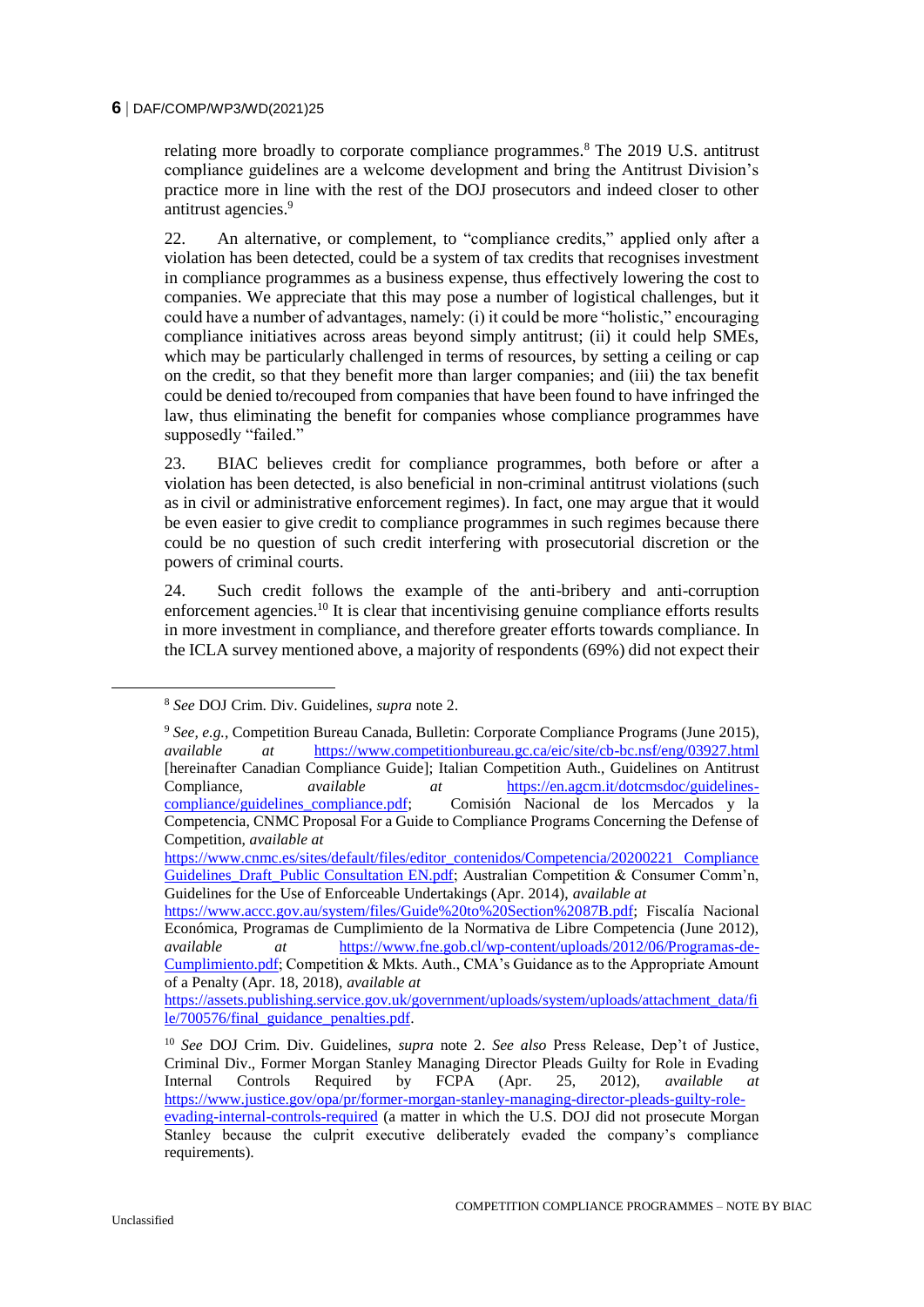antitrust compliance budgets to change materially, but 82% of in-house respondents believed that if having an actively implemented formal compliance programme increased the likelihood of a reduced sanction from authorities for non-compliance, higher investments would be made.

25. The recognition that many antitrust agencies give to robust compliance programmes is therefore welcomed by the business community. Regrettably, some authorities still consider that if a violation of the law has occurred, the compliance programme has "failed" and therefore a discount would not be appropriate.<sup>11</sup> Since companies must comply with the law and that role is fulfilled by a compliance programme, so the argument goes, that should be a sufficient incentive.

26. Companies establish and maintain compliance programmes (for antitrust, but also in many other areas of law) to conduct business ethically and with integrity and to comply with the law. While competition lawyers might view compliance with competition as key, businesses in all sectors nowadays have to comply with a large set of rules in different areas of the law, each of them with their own compliance pressures and priorities. BIAC firmly believes that giving appropriate recognition to good efforts will encourage greater investment, more dedicated resources, and further efforts to enhance real compliance efforts in practice. Many in-house lawyers, the backbone of compliance efforts, argue from experience that taking into account a compliance programme for the purpose of a fine would allow them to show why the business should invest in the programme and resist budget limitations.

27. Greater soft convergence between antitrust authorities around guidance that considers compliance programmes during the charging on sentencing stage would be helpful, because the more jurisdictions that are willing to consider credit for compliance programmes, the easier it is for antitrust counsel to obtain the needed resources for more robust compliance programmes and the more efforts will be put in place to encourage compliance in practice.

## **5. Increasing Agency Compliance Guidance and Advocacy Efforts**

28. In addition to the recognition of compliance programmes during the sentencing or charging stage, and financial incentives for compliance programmes, agency guidance, covering both criminal and civil enforcement, for robust compliance programmes is another valuable tool assisting in-house counsel to persuade C-suite leadership of the importance of robust compliance programmes and how such programmes should be tailored. This is because the enforcement agencies' imprimatur over such a guidance document greatly amplifies the message.

29. Such guidance has often been developed by competition agencies in the context of moves to provide compliance credit, as highlighted above. One line of argument that has been deployed against granting compliance credit is that if a competition authority were to consider the existence of a compliance programme as a mitigating factor, companies might set up "sham" compliance programmes just to take advantage of the possibility of a discount. Another argument has been that competition agencies are illequipped to "assess" the robustness or adequacy of compliance programmes (it being

<sup>&</sup>lt;sup>11</sup> As recently articulated by Olivier Guersent, Director General DG COMP, at the Concurrences Fireside Chat: Why Antitrust Compliance? Competition Agencies' Points of View, on January 12, 2021.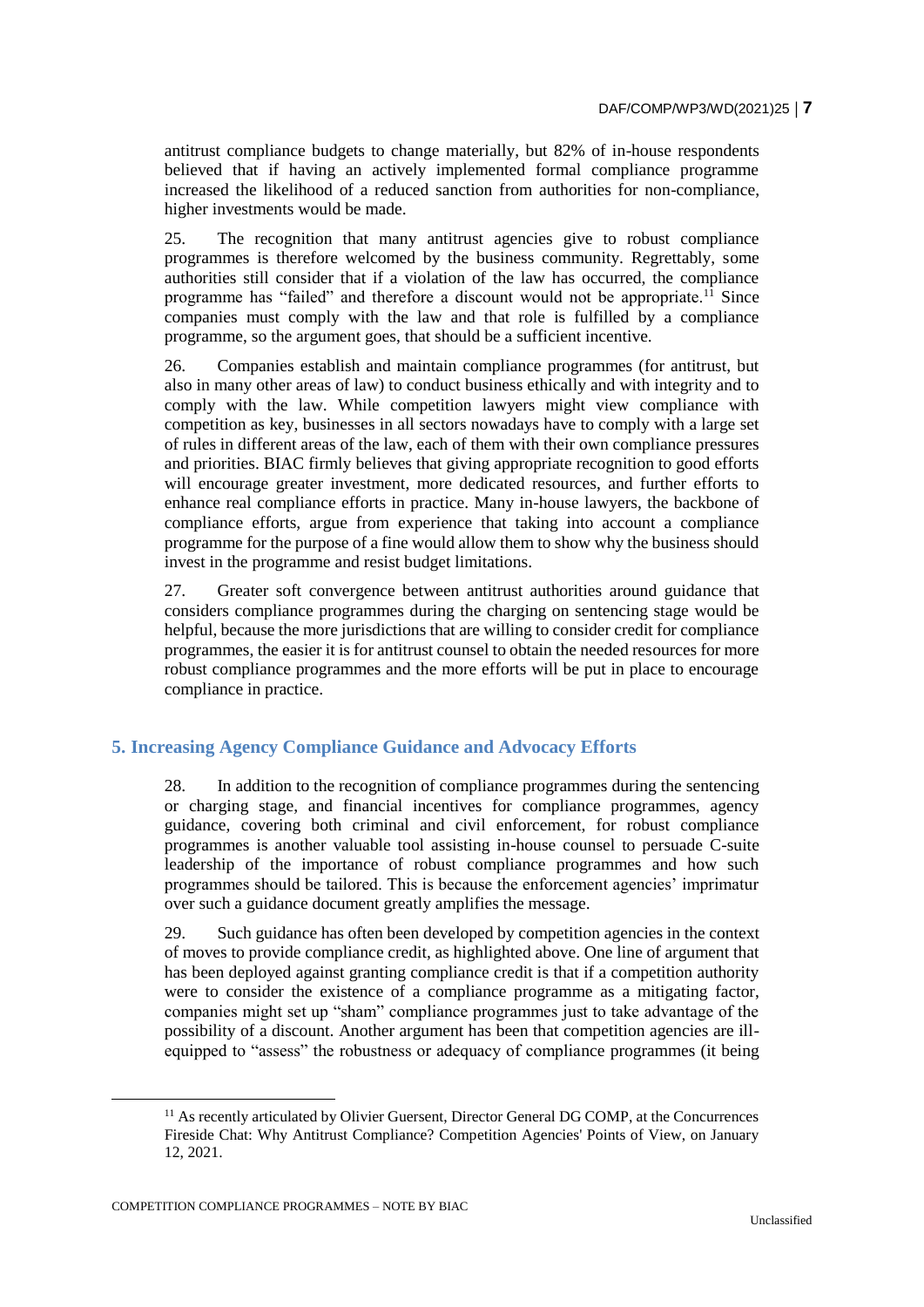easier to conclude that a compliance programme is a failure as soon as any infringement occurs).

30. The experience of the last decade has demonstrated that these arguments are, at best, short-sighted, and at worst, entirely misguided. Companies do not invest in sham programmes—in antitrust or in other areas of law. The real question is whether the programme is sufficiently robust, whether adequate resources have been provided internally and how the compliance programme is perceived within the company.

31. In many areas of compliance, bolstered by increasing requirements of corporate social responsibility that mandate compliance with laws and encourage ethical corporate behaviour, enforcers appear to have had no problem assuming the role of assessing the effectiveness/adequacy of programmes and have produced extensive guidance on best practice.<sup>12</sup> And the more agencies get involved in assessing and evaluating compliance programmes, the more they will improve.

32. We are all familiar with the key elements of a compliance programme:

- Tone from the top: sincere commitment and active involvement of senior management, which leads to a culture of compliance across the company.
- Risk based assessment (focus of the programme on the key risks of that company in that industry).
- Having corporate compliance policies and procedures as well as guidance and training tailored to the business.
- Controls to verify that the process is working well including internal reporting and allowing employee to seek advice when needed.
- Constant monitoring and improvements in line with internal expertise or changes in the law.
- The possibility of sanctions for individuals (such as dismissal).

33. The International Chamber of Commerce (ICC) has created excellent  $d$ ocuments, including a toolkit,  $13$  highlighting the key elements of a compliance programme and how to design and implement them. Many antitrust authorities have recognised the efforts of the ICC, and given helpful guidance to assist companies. The Canadian Competition Bureau's Bulletin on (antitrust) compliance<sup>14</sup> is one of the few publications from a national competition authority that includes information that companies can use to assess the credibility and robustness of compliance programme. A compliance programme will be considered credible when the company can demonstrate that it was reasonably designed, implemented, and enforced in the circumstances.

<sup>12</sup> *See* U.S. DOJ, *supra* note 7; *see also* UK Ministry of Justice, The Bribery Act 2010 Guidance about procedures which relevant commercial organisations can put into place to prevent persons associated with them from bribing (Mar. 2011), *available at*

<http://www.justice.gov.uk/downloads/legislation/bribery-act-2010-guidance.pdf> (includes six principles that should inform an assessment of whether "adequate procedures" have been put in place).

<sup>13</sup> *See* INT'L CHAMBER OF COMMERCE, ICC ANTITRUST COMPLIANCE TOOLKIT (2013), *available at* [https://iccwbo.org/publication/icc-antitrust-compliance-toolkit/.](https://iccwbo.org/publication/icc-antitrust-compliance-toolkit/)

<sup>14</sup> *See* Canadian Compliance Guide, *supra* note 9.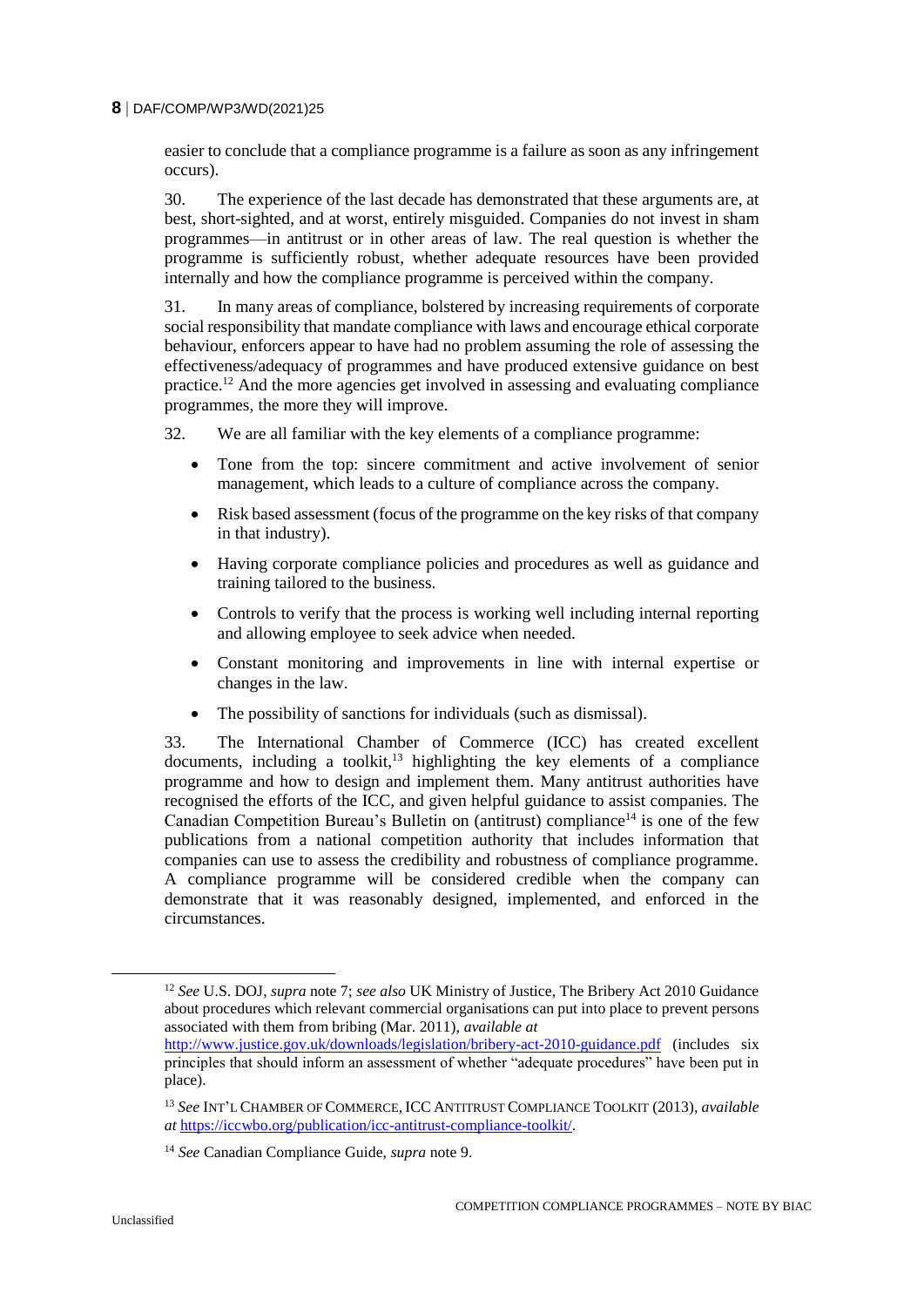34. As the Canadian Competition Bureau states in its guidance, a credible corporate compliance programme has three broad benefits for businesses:

- It signals an entity's efforts in tackling and addressing seriously the legal obligations and ethical considerations facing businesses today;
- It reduces costs of compliance by helping to clarify, for business managers and officers, the boundaries of permissible conduct as well as situations that could put their business at risk of violating the act; and
- Should there be any violation of (Canadian) competition law, it provides a possibility of the business to mitigate the cost of non-compliance.<sup>15</sup>

35. Given its clout and the convergence synergies, BIAC strongly urges the OECD to work with BIAC members and draft and develop broad multilateral compliance programme guidance. Since competition compliance is part of broader compliance themes, the competition committee may want to collaborate with the OECD Anti-Corruption Division in this regard.

36. BIAC also commends any and all initiatives that competition agencies engage in, beyond guidance on robust compliance programmes, to advocate and explain the importance of competition, especially where it involves clear and practical explanations aimed directly at business and at society at large. The more the benefits of competition are embedded within the moral fabric of society generally, the easier it will be for businesses to instil a compliance culture within their organisations.

## **6. Improving Legal Certainty on Substantive Issues**

37. Good compliance is predicated on a good understanding of the law, which in turn requires clarity and certainty from the enforcers. For companies to comply with competition law and for compliance programmes to fulfil their roles, the rules must be clear and comprehensible. Lack of clarity will lead to companies either not taking legitimate and lawful business decisions (thus having a "chilling effect" on what would otherwise be fair competition on the merits) or else acting in good faith, but at the risk of engaging in conduct that is later deemed to be an infringement.

38. BIAC believes this requires a three-pronged commitment from antitrust agencies:

• A clear commitment to publication of fully-reasoned enforcement decisions.<sup>16</sup> We note, in this regard, a clear trend in some jurisdictions towards dispensing with many cases on the basis of shortened and expedited procedures (e.g. settlements) or negotiated outcomes (e.g. commitment or remedy cases). Whilst there may be very good reasons (not least of which for the party(ies) under investigation) for expedited processes to be deployed, such procedures tend to culminate in less than fulsome and clear decisions. This is particularly worrying in respect of novel theories of harm, where industry as a whole would benefit from the detail and nuances of the arguments. It is also detrimental to compliance efforts generally if enforcement is expedited to such an extent

1

<sup>&</sup>lt;sup>15</sup> *Id.*, at Preface.

<sup>&</sup>lt;sup>16</sup> Clearly allowing for redaction of confidential information.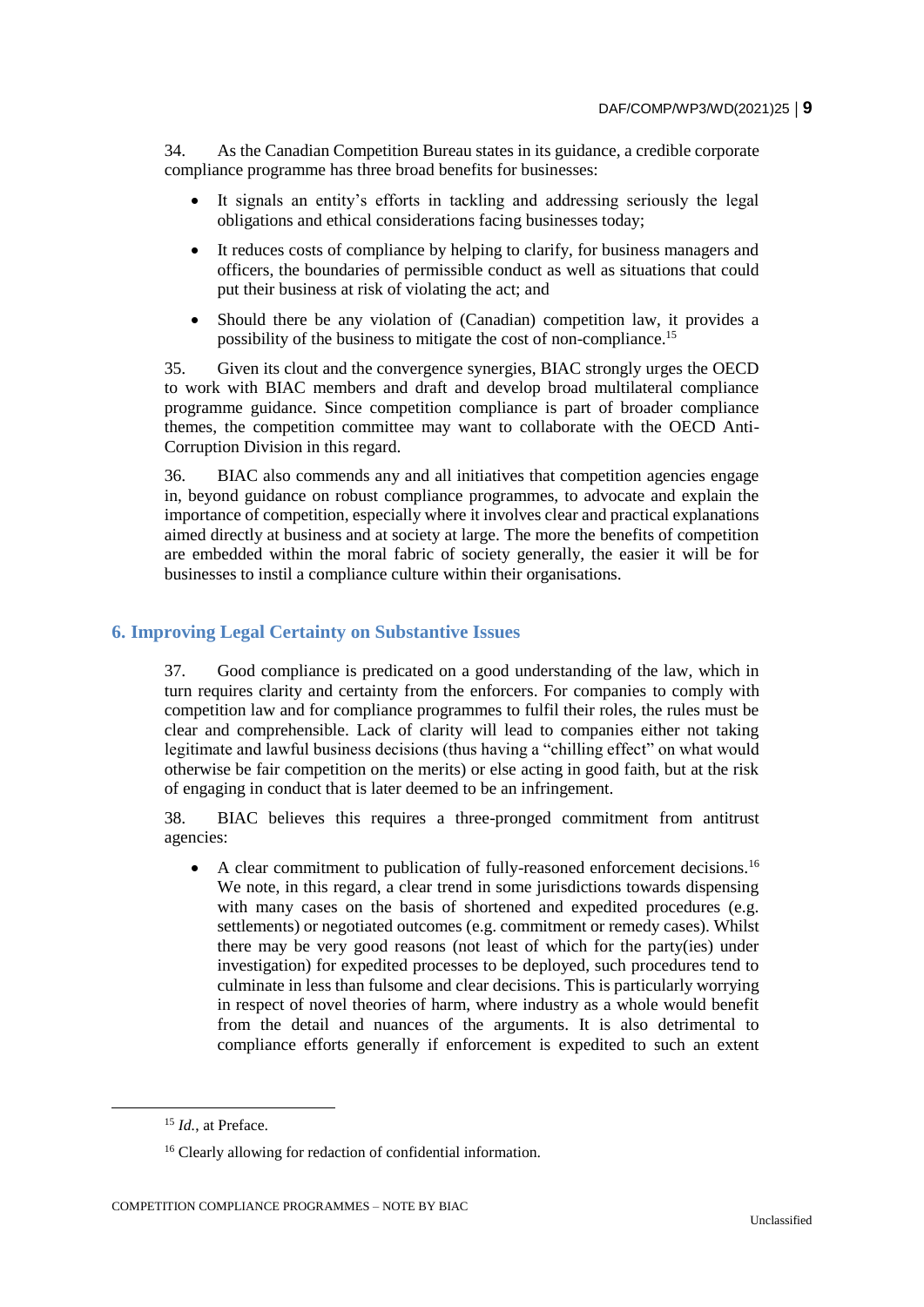(where it becomes the norm, rather than the exception) that legal developments become opaque and the result of compromises thrashed out behind closed doors.

- Clear and user-friendly guidelines on the interpretation of the law,  $17$  focused on the practical impact on business practices and suitably updated to reflect market changes and legal developments.<sup>18</sup> Such guidelines often follow a track record of enforcement experience, a compendium of practices of sorts, but need not be limited to such situations.<sup>19</sup> Every now and again, antitrust agencies will be called upon to become "thought leaders" (without the luxury of a wellestablished precedent base) on novel issues or approaches that require urgent guidance. In light of the COVID-19 pandemic, we have seen prompt reactions and effective guidance being developed and published in short spaces of time by a number of agencies. It can be done.<sup>20</sup> One such area calling for urgent leadership and guidance from the antitrust agencies is that of the pursuit of climate and sustainability objectives through competitor collaborations.<sup>21</sup> If there is one area where we cannot, collectively, wait for good precedent cases to be decided, it is in respect of the climate emergency.
- A systematic effort of reinforcing the key messages of the law and significant enforcement activities, not only through symposia and legal conferences, but also articulated in clear and practical language directly to the business community and society at large, as indicated above.

## **7. Conclusion**

1

39. Enforcement agencies and in-house lawyers share an interest in ensuring compliance with competition law. Robust competition compliance programmes are key

[https://www.epant.gr/files/2020/Staff\\_Discussion\\_paper.pdf.](https://www.epant.gr/files/2020/Staff_Discussion_paper.pdf)

<sup>&</sup>lt;sup>17</sup> Guidelines should ideally translate legal principles into practical commercial scenarios, ideally using case studies to illustrate the impact of the rules. They should also avoid guidance that is so heavily caveated, or subject to so many conditions, that it is rendered meaningless in any realistic practical scenario.

<sup>&</sup>lt;sup>18</sup> The current and on-going consultations being conducted by DG COMP in respect of the updates to its legislation and guidelines on both vertical and horizontal agreements are good illustrations of a conscientious and broad-based approach to guidance setting. Where businesses have been involved in the detail of the policy discussions and decisions, they are far more likely to be able to translate the law into practical and effective internal guidelines for the company's compliance programme.

 $19$  There are many areas of competition law where compliance principles are not necessarily clear-cut. For example, in respect of the exchange of competitively sensitive information in entirely legitimate situations (e.g. M&A deals) or in respect of information flows between customers and suppliers.

 $20$  To an extent, competition agencies have also readily accepted the mantle of thought leaders in respect of digital markets, where they are developing or contributing to proposed legislation, guidance and policy initiatives almost in tandem with their enforcement activities.

<sup>&</sup>lt;sup>21</sup> Without prejudice to the notable and most welcome contributions to the debate from the Dutch and Greek competition authorities. *See* Auth. for Consumers & Mkts., Draft Guidelines: Sustainability Agreements, *available at*

[https://www.acm.nl/sites/default/files/documents/second-draft-version-guidelines-on-](https://www.acm.nl/sites/default/files/documents/second-draft-version-guidelines-on-sustainability-agreements-oppurtunities-within-competition-law.pdf)

[sustainability-agreements-oppurtunities-within-competition-law.pdf;](https://www.acm.nl/sites/default/files/documents/second-draft-version-guidelines-on-sustainability-agreements-oppurtunities-within-competition-law.pdf) Hellenic Competition Comm'n, Competition Law Sustainability, *available at*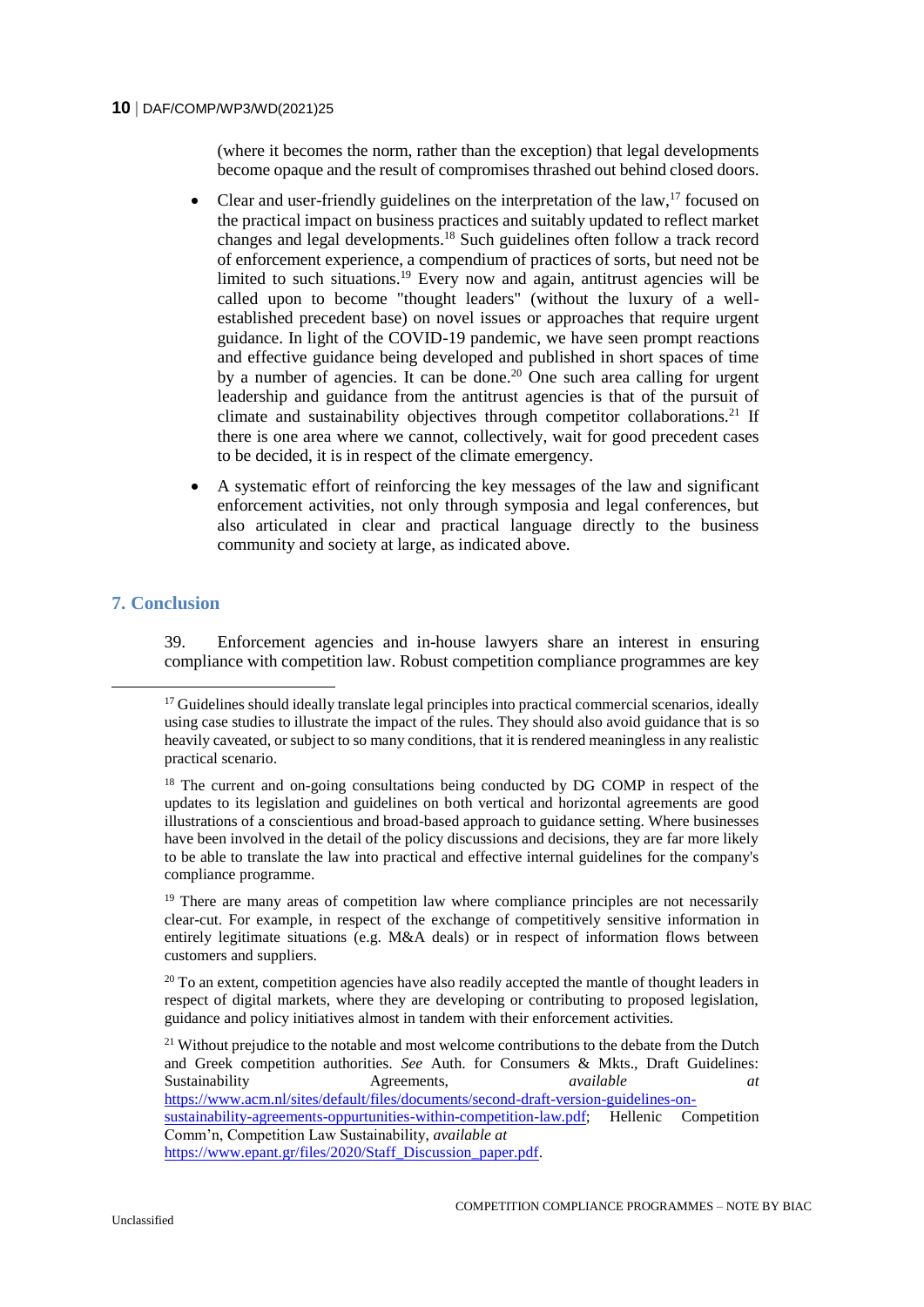for preventing and ceasing competition violations. Due to their high costs, and the fact that C-suite executives typically lack a full understanding of competition law, it is difficult for in-house lawyers to obtain sufficient resources needed for robust compliance programmes. Hence, policies that support their efforts to fund and design robust competition compliance programmes are key. These can and should include credit for compliance programmes at the charging and/or sentencing stage.

40. Genuine efforts by companies to promote compliance should be acknowledged as far as possible. Authorities should also acknowledge that, to assist companies in their compliance efforts, far more helpful ("user friendly") guidance, on both robust compliance programmes and on the substance of the law, is required. At the end of the day, both companies and agencies seek the same goal: to try to ensure there are no infringements. Both companies and agencies have a duty to do whatever they reasonably can to achieve this goal for the benefit of society.

41. The OECD can be hugely beneficial in developing policies and guidance that nurture and promote competition compliance programmes.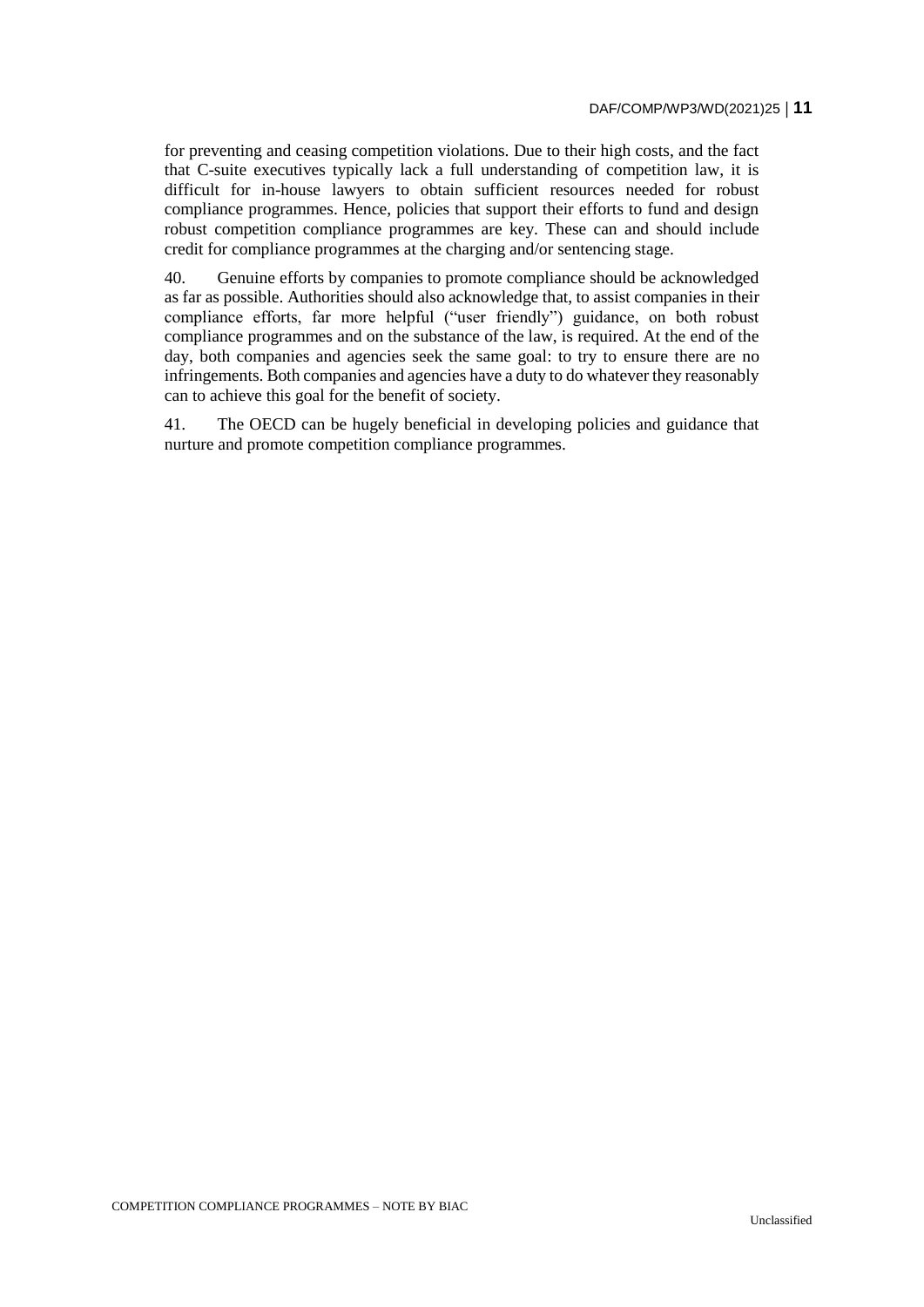## **Annex A.**

## **Date of the Questionnaire: November 2020**

#### **Who Responded to the Questionnaire**

- 102 responses (95 complete responses)
- 60% from Antitrust in-house lawyers
- 60% belong to companies with over 50,000 employees
- 66% have worldwide operations
- 44% have 21-100 lawyers in the legal teams in Europe
- 44% have more than 10 members in their compliance teams in Europe
- 53% have 1-5 full time Antitrust lawyers

#### **Antitrust Compliance Policy & Antitrust Compliance Programme**

- 65% stated they have a general Compliance Policy
- 80% reported to have both an Antitrust Policy and an Antitrust Compliance Programme
- Of the 20% that do not have an Antitrust Policy and/or Programme, 6% do have other forms of documents such as code of conduct and ad-hoc guidelines
- The vast majority of respondents reported that their Antitrust Compliance Policy / Programme is run centrally (86%). Around 20% reported they also have regional and/or local Antitrust Compliance Policy / Programmes.

#### **Implementation of the Policy / Programme**

- 53% reported 1-5 lawyers are in charge of the implementation of the Antitrust Compliance Policy / Programme
- 19% reported having 6-15 lawyers
- 18% reported having 16-50 lawyers
- 11% reported having more than 50 lawyers
- In relation to who holds the ultimate responsibility for implementation, 56% reported the legal department, 12% reported the Compliance department, 11% reported the CEO, and 9% the Board. 13% reported to have other functions holding the ultimate responsibility such as the Chief Risk and Compliance Officer and the Business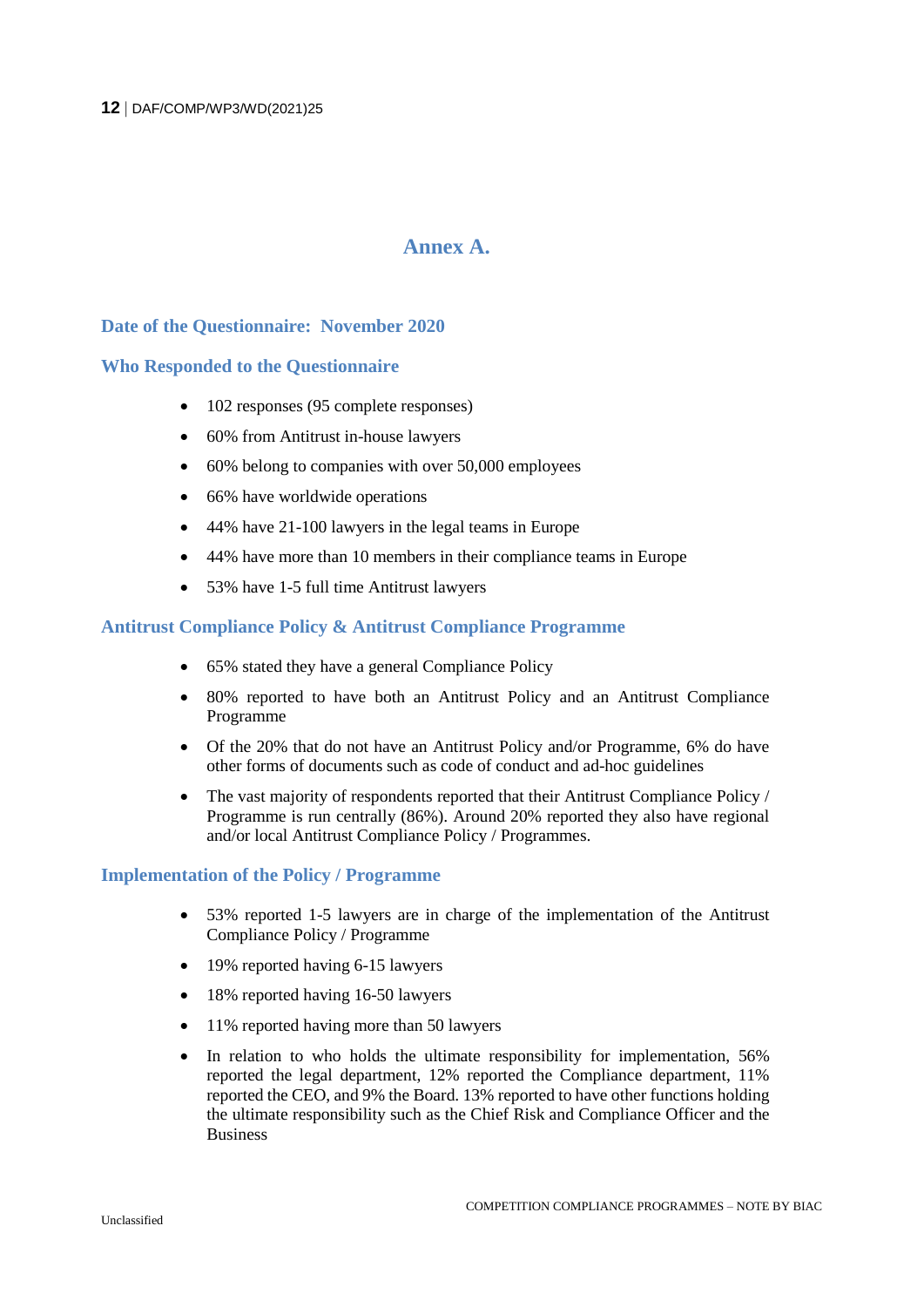o Review of the Policy / Programme: 63% reported that the Antitrust Compliance Policy / Programme is reviewed at least annually with the others reporting a variety of frequency ranging between a continuous review approach to a review every three years.

## **Antitrust Compliance Policy & Antitrust Compliance Programme – Best Practices**

- Communication:
	- o 92% reported they make the Antitrust Compliance Policy / Programmes available via the internal website and internal training.
	- o 21% reported having a Compliance app
	- o Other forms of communication included Compliance ambassadors, FAQs, open door policy of Antitrust lawyers, internal communications programme, letters of undertakings.
	- o 48% reported that senior management communicates its support to the Antitrust Compliance Policy / Programme to staff at least annually. 31% reported other, which included more often than on a yearly basis, CEO intro-video ahead of face-to-face trainings, quarterly compliance town halls, in every CEO communication to staff, in connection with the launch of code of conducts, policies etc.
- Incentives for Compliance:
	- o 77% consequences on employment
		- ‒ 25% responsible business unit has to bear legal costs of non-compliance
		- ‒ 23% impact on performance / bonus
		- ‒ 19% annual appraisal
		- ‒ 5% reported other, such as badges in the HR reward system
- Whistleblowing:
	- $\circ$  93% reported having whistleblowing hotlines with a slight majority being internal only

## **Training**

- Frequency
	- o 54% reported they do training at least yearly
	- o 53% reported they do training upon joining of all new employees
	- o 46% reported a combination of frequencies using a risk based approach
- Delivery
	- o 90% have e-learning capabilities
	- o 73% do face-to-face in small groups (up to 20 people)
	- o 57% do face-to-face in large groups (more than 20 people)
	- o 44% hold video conferences
	- o 75% reported that training is delivered by dedicated Antitrust in-house lawyers

COMPETITION COMPLIANCE PROGRAMMES – NOTE BY BIAC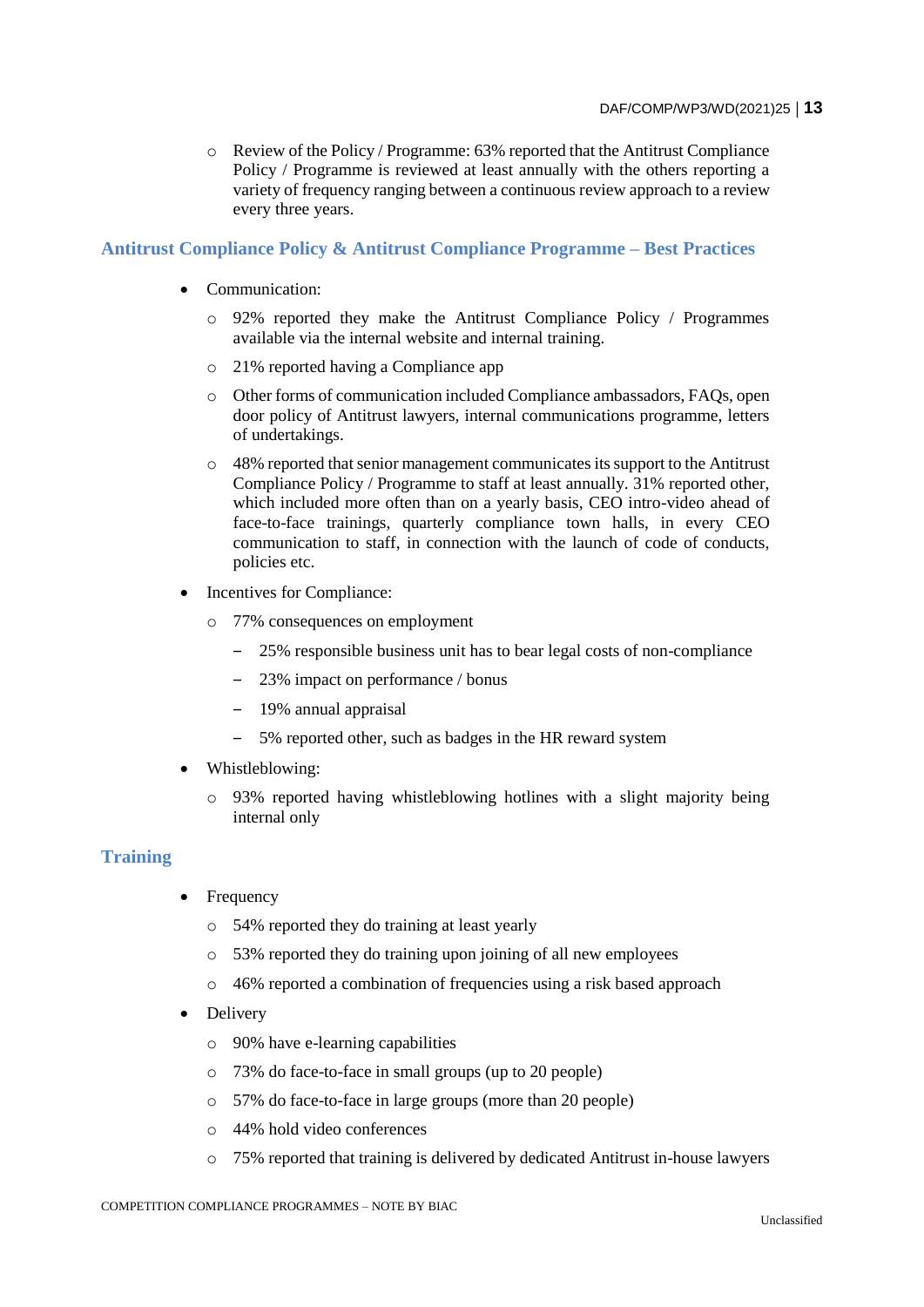- o 45% reported that training is delivered by a general in-house lawyer
- o 20% reported that training is delivered by a compliance officer
- o 16% reported that training is delivered by external counsel
- 93% uses tailor made trainings
- 83% reported that the Antitrust Compliance module is delivered as a standalone training
- Audience
	- o 82% reported they use a risk-based approach
	- o 49% reported actively training senior management
	- o Others responded that their approach includes everyone (30%), train the trainer sessions for the legal team (33%), the Board / Executive team (28%), salesforce was noted as being specifically targeted
- Records
	- o 90% reported tracking attendance systematically / partially.
- Test
	- o 81% stated they test the knowledge of the training.
	- o 44% stated that there are consequences for staff who fail the test, notably repetition of module until successfully passed.

### **Risk & Audit**

- Risk
	- o 92% reported conducting Antitrust Compliance risk assessments of which:
		- ‒ 57% are on an ad hoc basis and
		- ‒ 21% at least annually
		- ‒ 14% with a frequency ranging from quarterly to every three years
- Audit
	- o 86% confirmed that they perform proactive audits of which:
		- ‒ 35% on an occasional basis
		- ‒ 32% linked to a specific issue
		- ‒ 20% on a regular basis
		- ‒ Topics covered by audit include amongst others: compliance with policies, training completion, business activities, interaction with competitors, vertical and horizontal relationships, strategic alliances, marketing and sales activities, M&A, R&D, pricing, exclusive agreements, loyalty programmes, email / WhatsApp behaviour, procurement, use of advanced analytics / big data, industry association membership, awareness